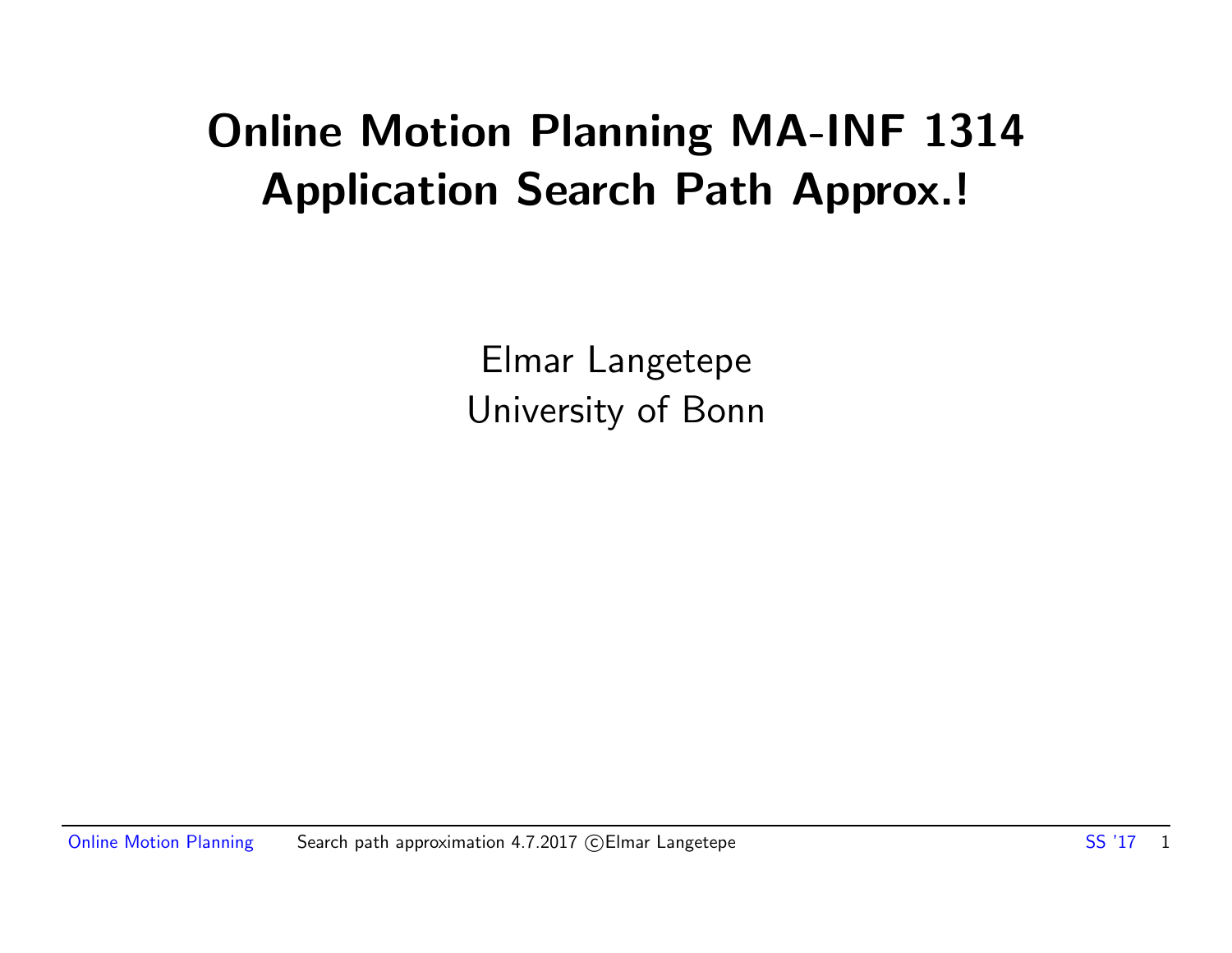#### Rep.: Search Path Approx. Applications (vision)!

- Simple polygon, Offline: SWR  $(C_\beta = 1 = \beta)$  $\Rightarrow$  8-Approximation
- $\bullet$  Rectilinear Polygons, Online: Greedy-Online ( $C_\beta=$ √  $(2,\beta=1)$  $\Rightarrow 8\sqrt{2}$ -Approximation √
- Simple Polygons, Offline: Polytime Alg.  $(C_\beta = 1, \beta = 1)$  $\Rightarrow$  8-Approximation
- Simple Polygons, Online: PolyExplore  $(C_\beta = 26, \beta = 1)$  $\Rightarrow$  212-Approximation

#### Consider exploration task! Full and depth restricted!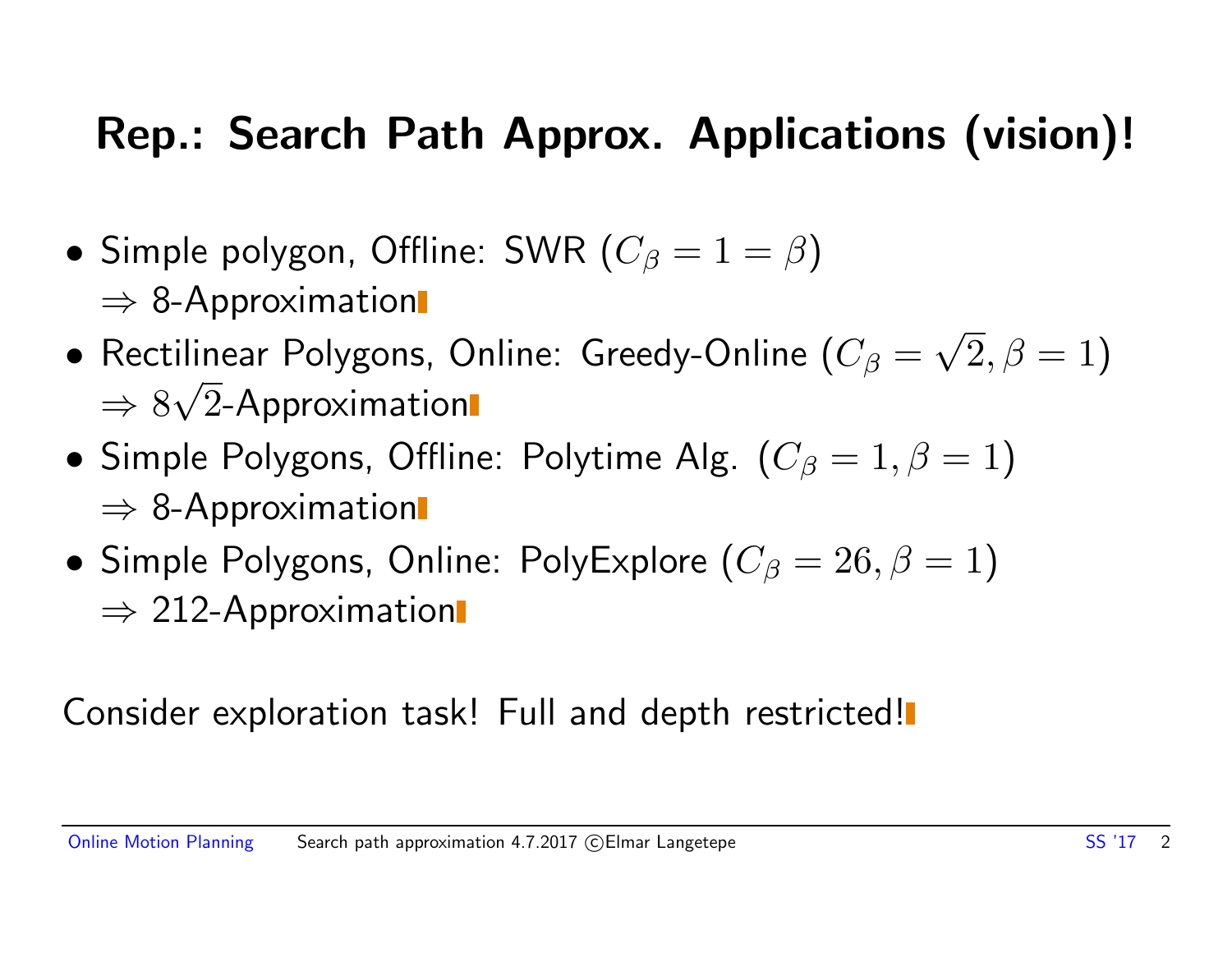#### Rep.: SWR (Rect. polygon) offline depth restriction

- Ignore cuts with distance  $> d$ , Shortest path to cut
- Ignore a cut here, optimal algorithm
- Expl $(d)$  = Expl<sub>OPT</sub> $(d)$
- **Theorem**: 8 Approximation of optimal search path!

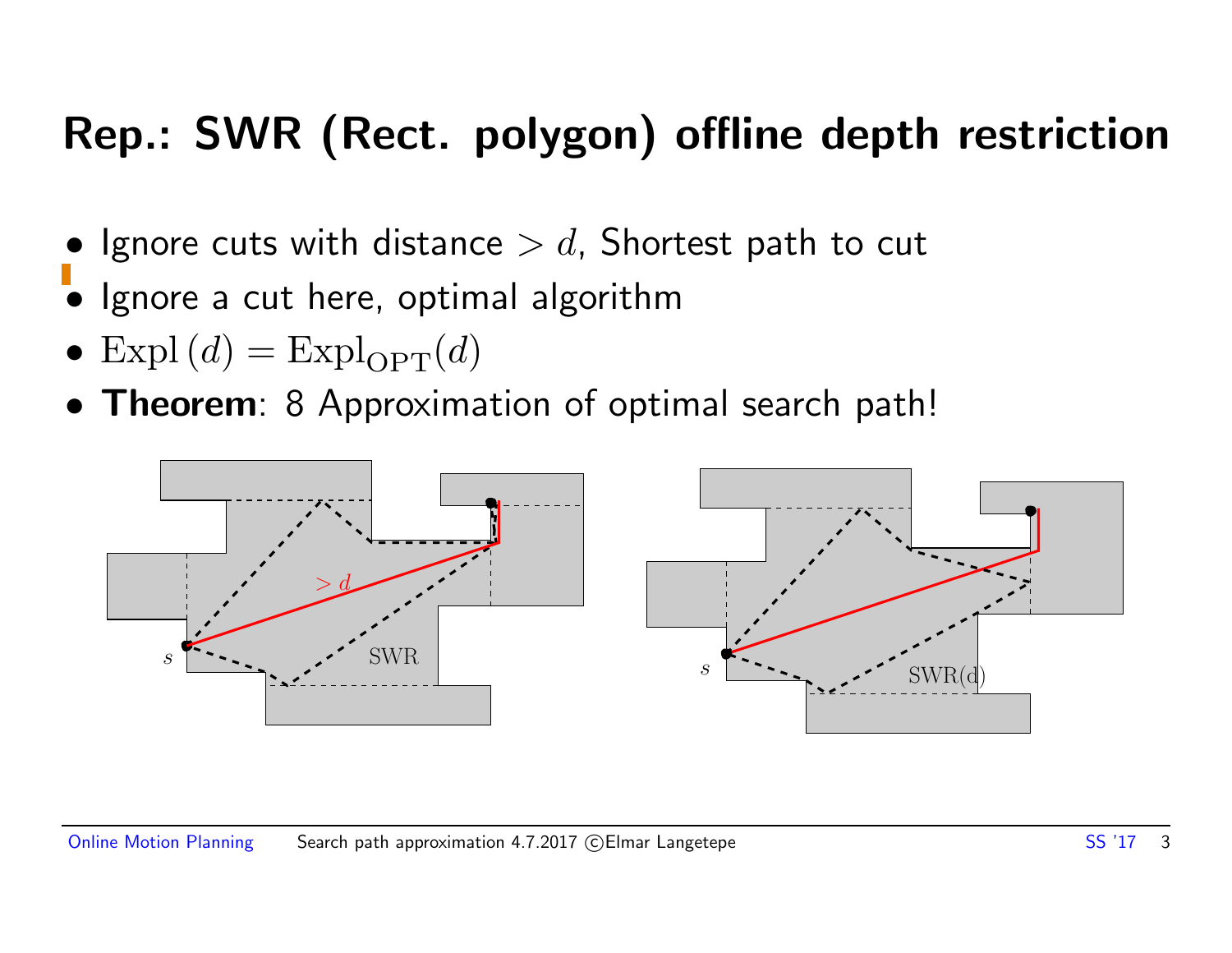### Rep.: Rectilinear polygons Online

- $\bullet$  Assume, s boundary point  $\blacksquare$
- Greedy! Scan the boundary up to the first invisible point. Move to the cut on the shortest path!
- Shortest  $L_1$ -path to the cut, online!
- Algorithmus Always approach the next reflex vertex along the boundary that blocks the visibility.

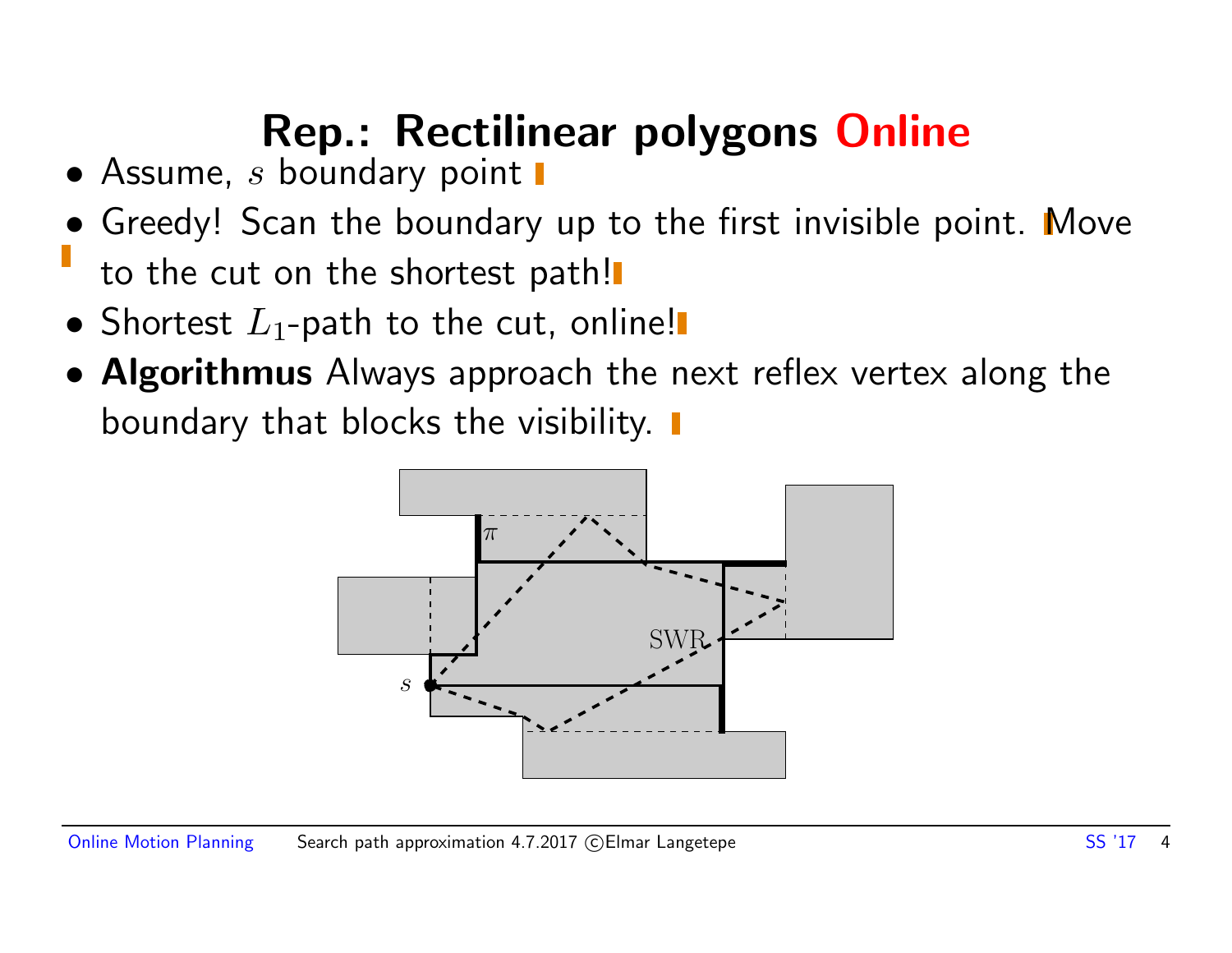# Rep.:  $L_1$ -opt./ $\sqrt{2}$ -competitive! Theorem

- √ 2-competitive
- Depth restrictable!
- $\bullet$  Online: Ignore Cuts with distance  $> d$ √
- $\text{Expl}_{\text{ONL}}(d) \leq \sqrt{2} \text{Expl}_{\text{OPT}}(d)$ √
- Theorem:  $8\sqrt{2}$ -Approximation

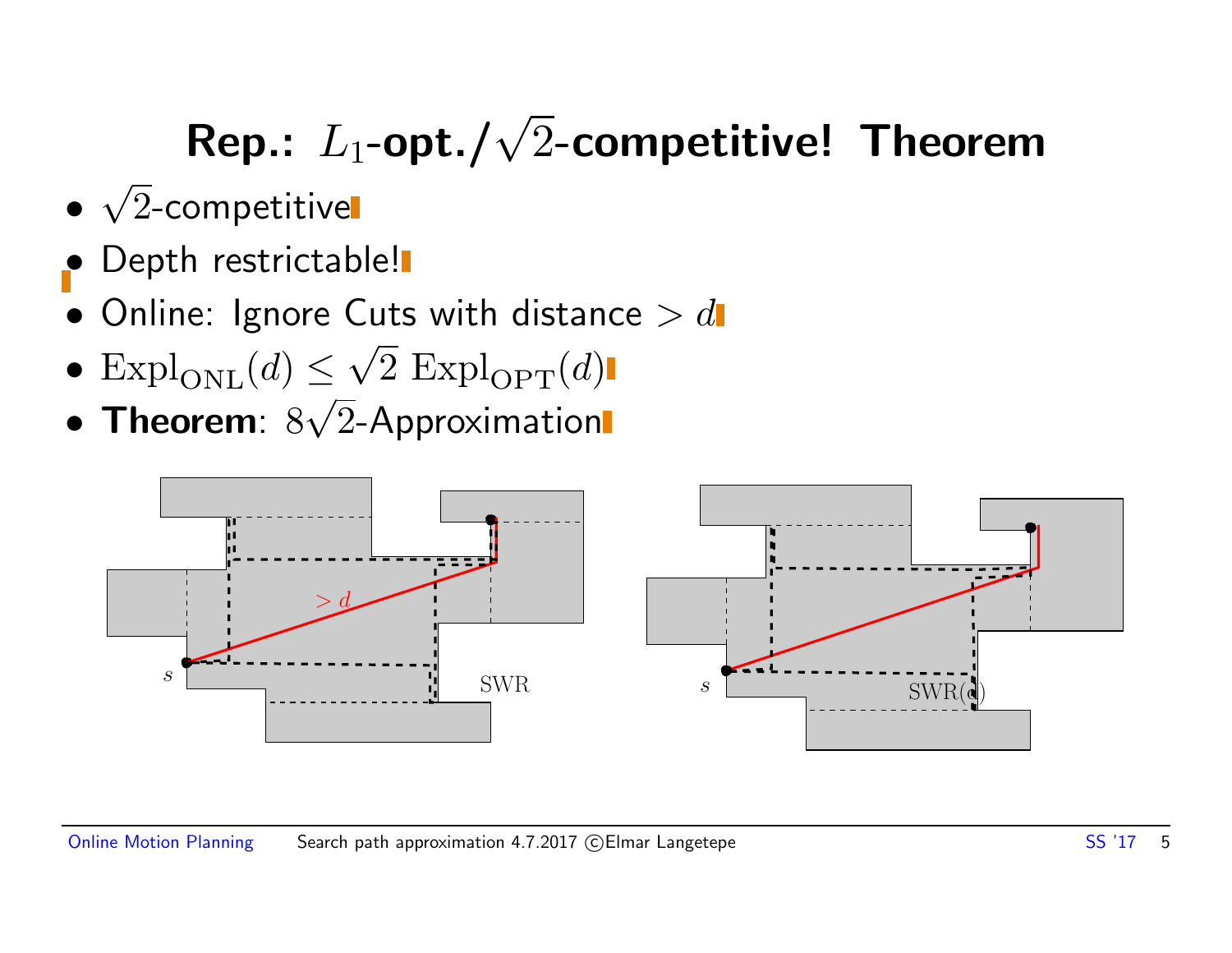#### SWR (General case): Offline!

- Corner problem!!
- Sequence of essential cuts, successive cuts
- Not visited by order along boundary.  $\blacksquare$
- $\bullet$  But the corresponding  $P_{c_i}$ !!!

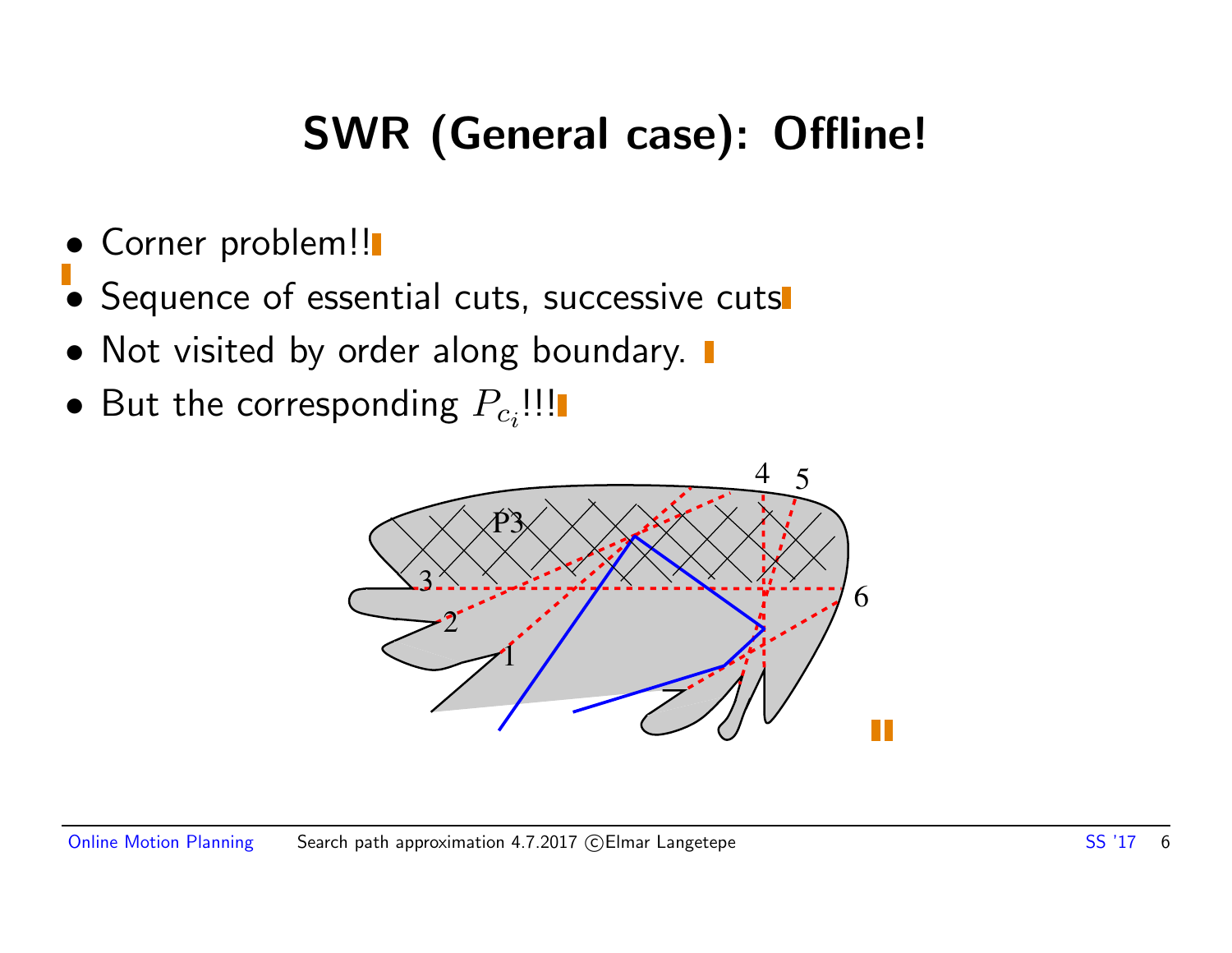#### Touring a sequence of polygons (TPP)

- Sequence of convex polygons
- Start s, target t
- Visit polygons w.r.t. sequence, shortest path

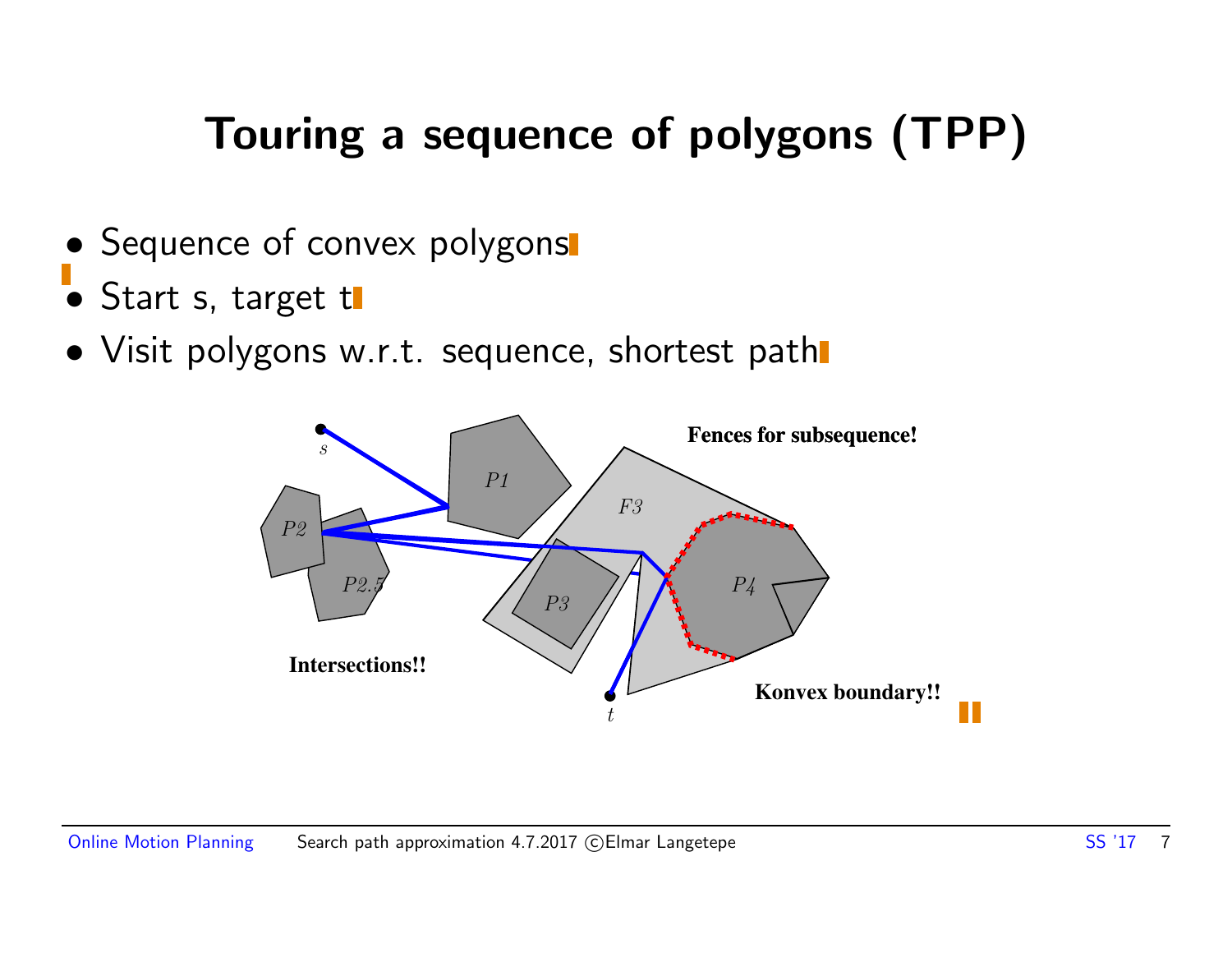#### TPP



- Simple version:
- $\bullet$   $O(nk \log \frac{n}{k})$
- Build(Query):  $O(nk \log \frac{n}{k})$
- Compl.:  $O(n)$
- Query (fixed s):  $O(k \log \frac{n}{k})$



- General version:
- Fences, convex boundary, etc.
- $\bullet$   $O(nk^2 \log n)$
- Build(Query):  $O(nk^2 \log n)$
- Compl.:  $O(nk)$
- Query (fixed s):  $O(k \log n + m)$

Results from: Dror, Efrat, Lubiw, Mitchell 2003!!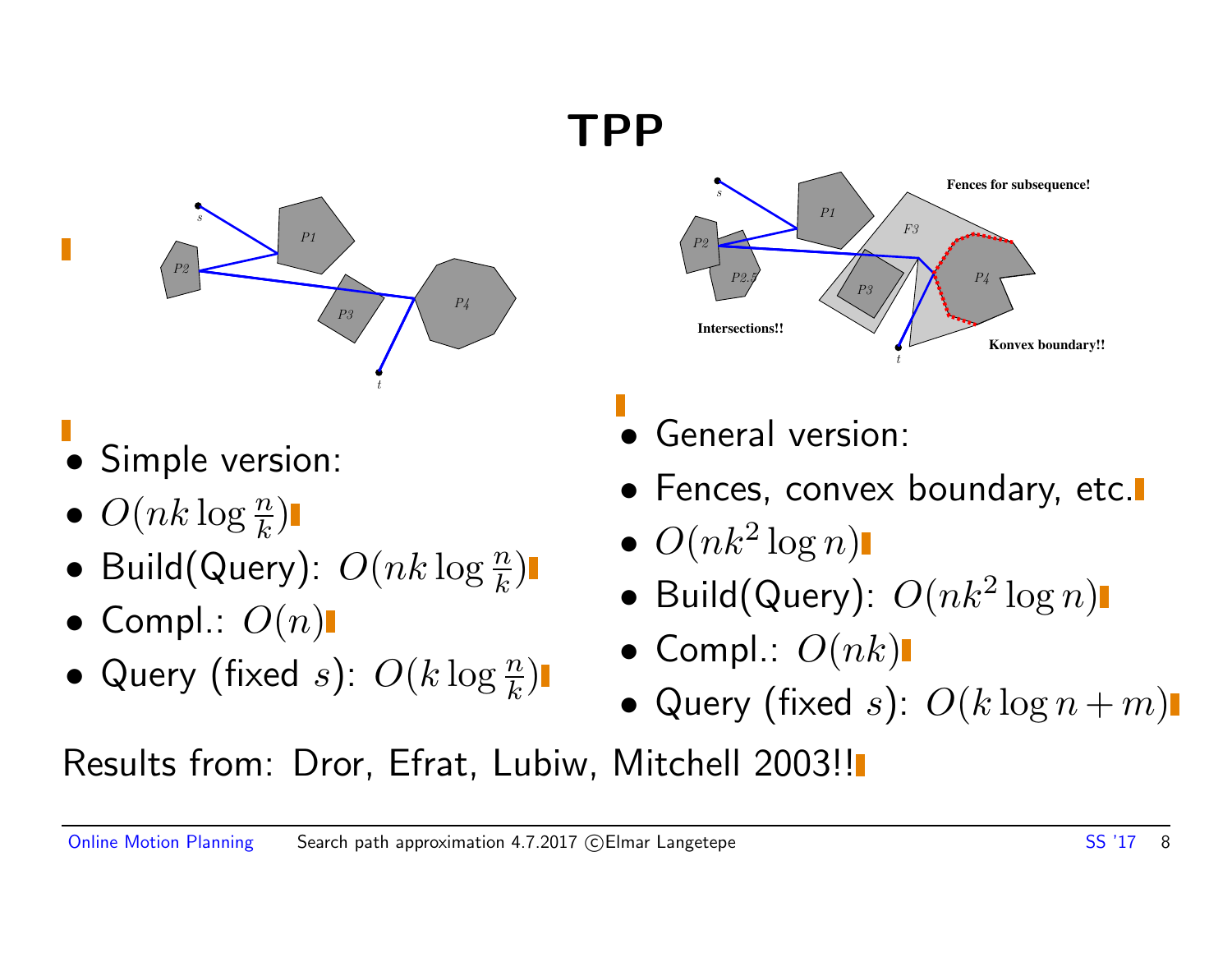#### Application: SWR



Essential parts! I

Use the order along the boundary! One common fence, intersections!

Start and target identical!

- $\bullet$   $O(n^4)$  '91
- $\bullet$   $O(n^4)$  Tan et al. '99
- $O(n^3 \log n)$  by this result!
- Theorem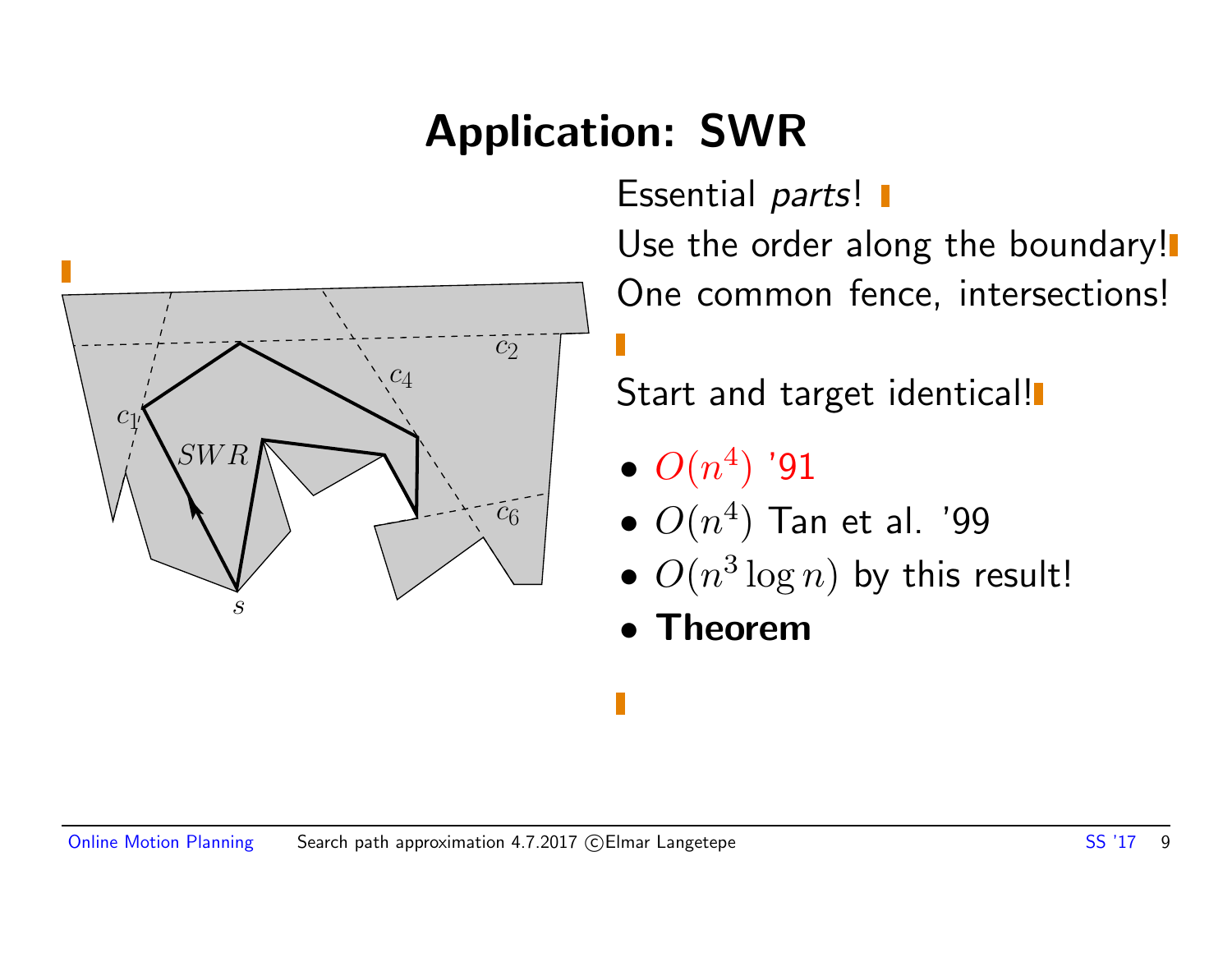#### Application: General simple polygons Offline

- Compute optimal exploration tour
- Agent with vision, start  $s$  at the boundary
- Depth restriction: Ignore cuts with distance  $> d$
- Expl $(d)$  = Expl<sub>OPT</sub> $(d)$
- Theorem: 8 Approximation, Online 212 (postponed)

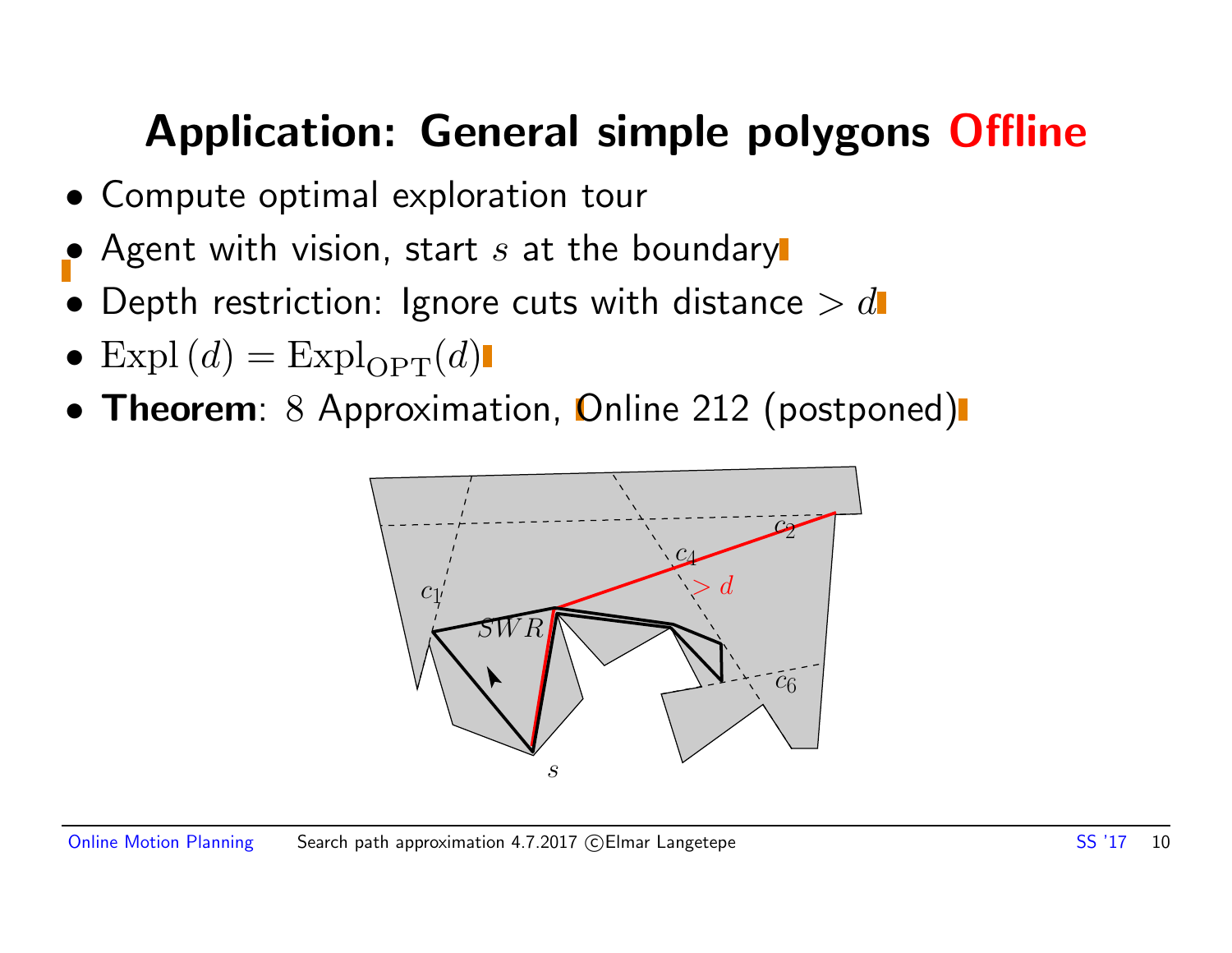#### Remark: Depth restriction Offline

- $P(d)$  subset of  $P$
- $\bullet$  Expl $(d)$  = Expl $_{\mathrm{OPT}}(d)$  can leave  $P(d)$

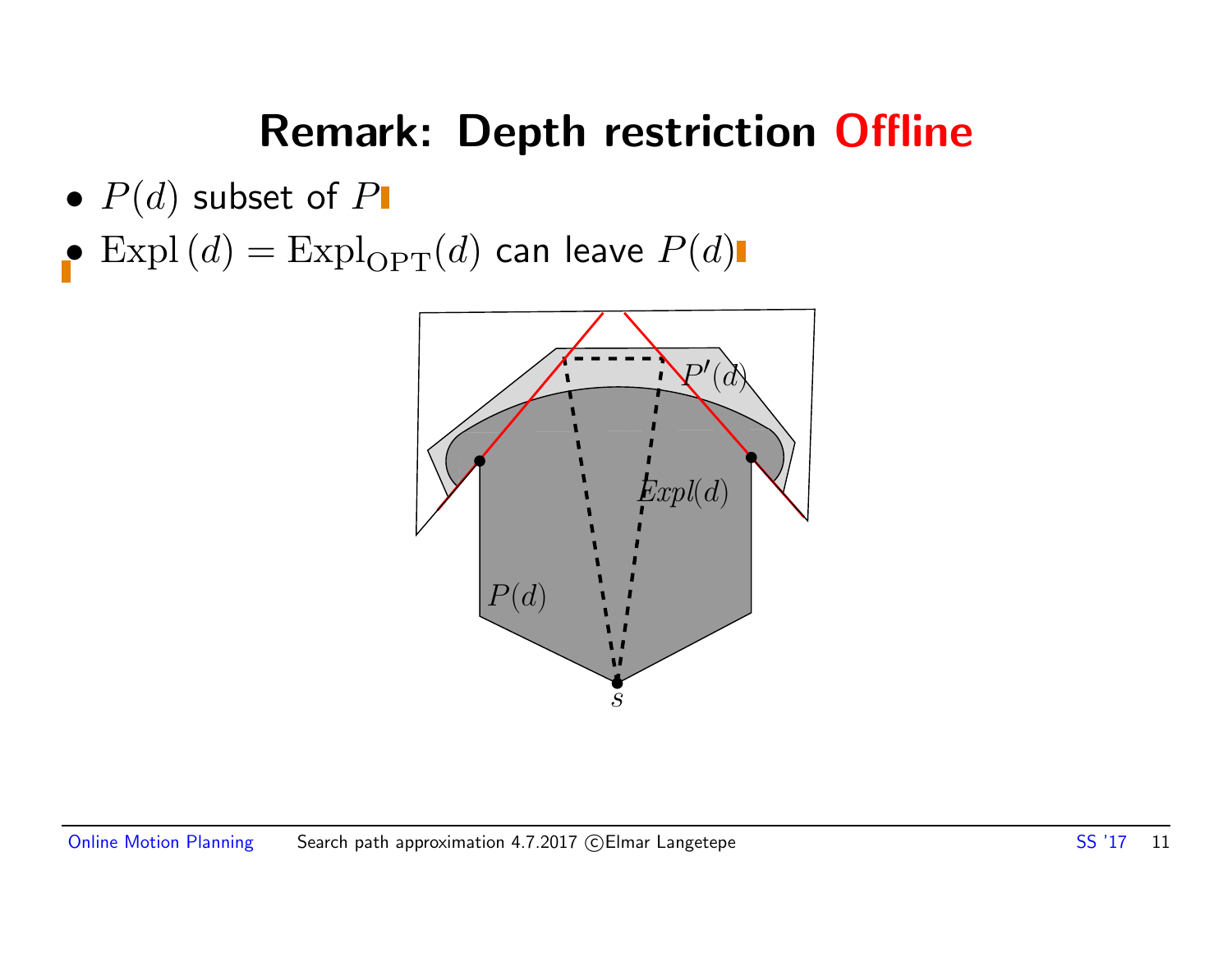#### Vision: Negative result, polygon with *holes*

- Much more difficult
- Example: See boundary  $\Leftrightarrow$  see everything
- Not true for such scenes
- Offline: Computation SWR is NP-hart, reduction idea TSP

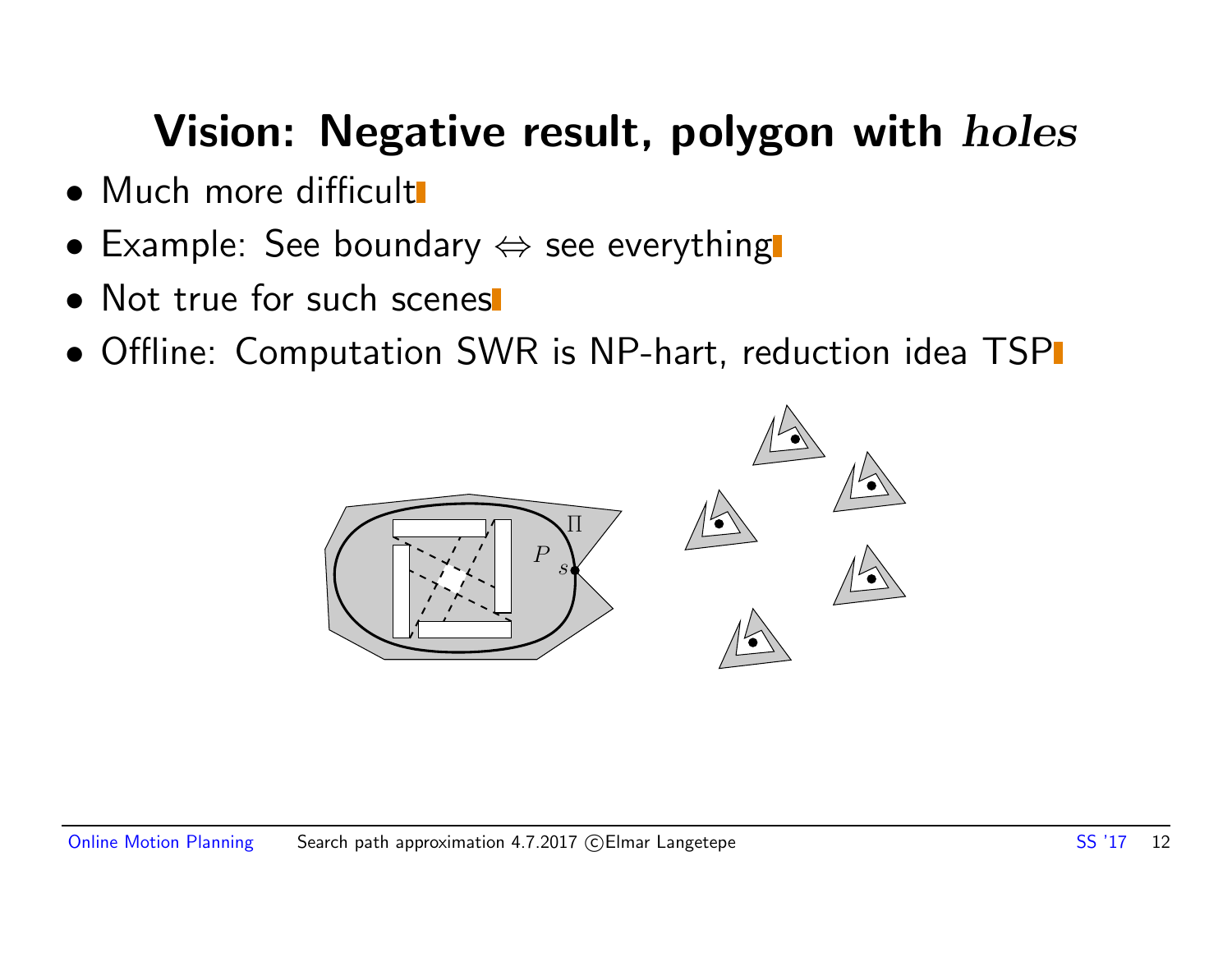#### Polygons with holes

There is no constant online approximation of the optimal search ratiol

**Theorem** Let  $A$  be an online strategy for the exploration of a **i** in the case of the conduct of a polygon with  $n$  obstacles (holes), we have:  $|\Pi_A| \ge \sqrt{n} |\Pi_{OPT}|$ 

Proof: LB by examples!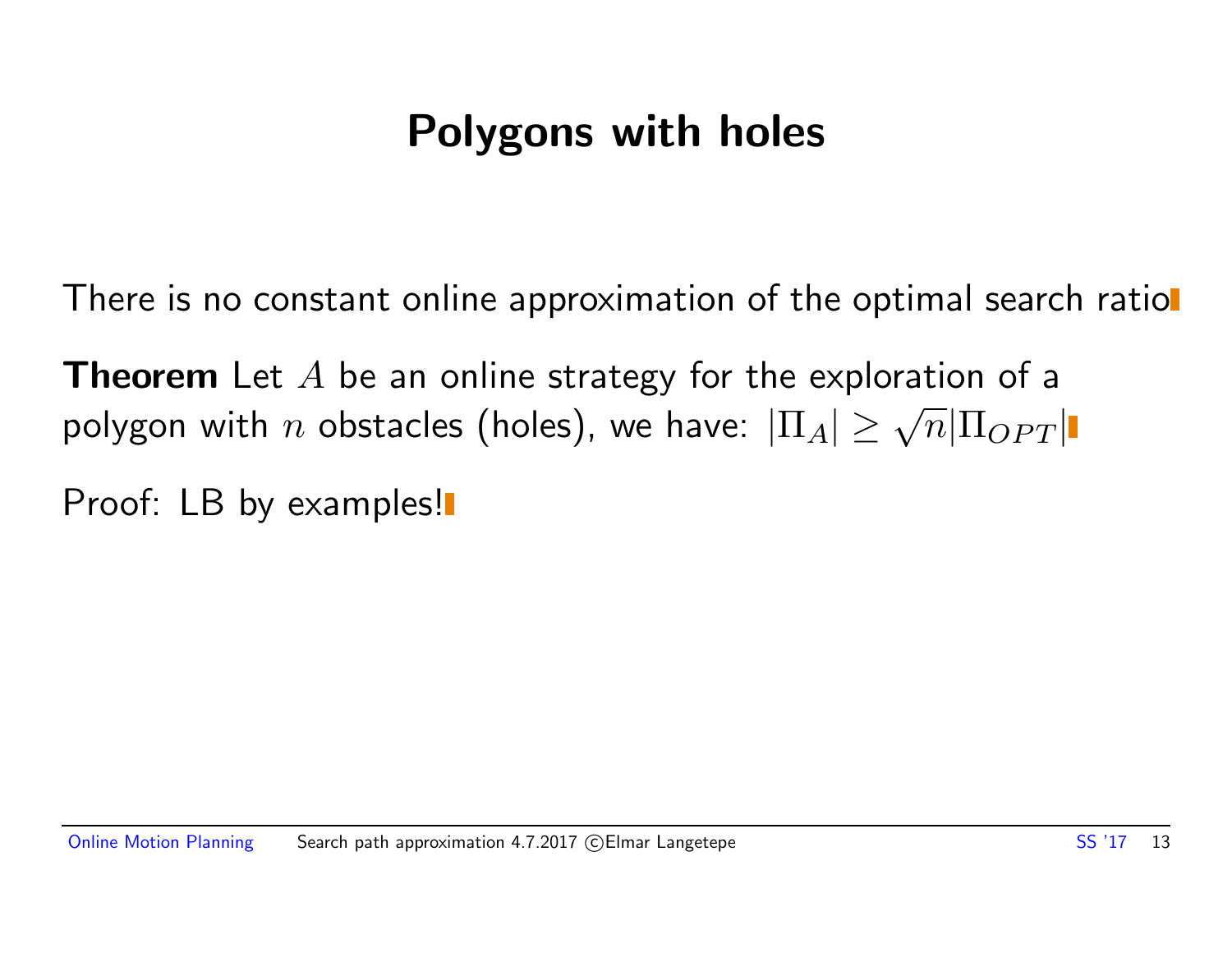## Polygon with holes:  $|\Pi_A| \geq \sqrt{n} |\Pi_{OPT}|$



- $W_1 = 2k$ ,  $H_1 = k$ ,  $k$  spikes,  $(k-1)$  bases,  $(2k-1)k$  rectangles
- $\bullet$   $H_i = \frac{H_1}{\left(\Omega_k\right)^i}$  $\frac{H_1}{(2k)^{i-1}}$ ,  $W_i = 2k-i+1 \geq k, \: i=1,\ldots,k$
- $\bullet$  Situation  $H_i$ : Online strategy does not know position of block  $H_{i+1}$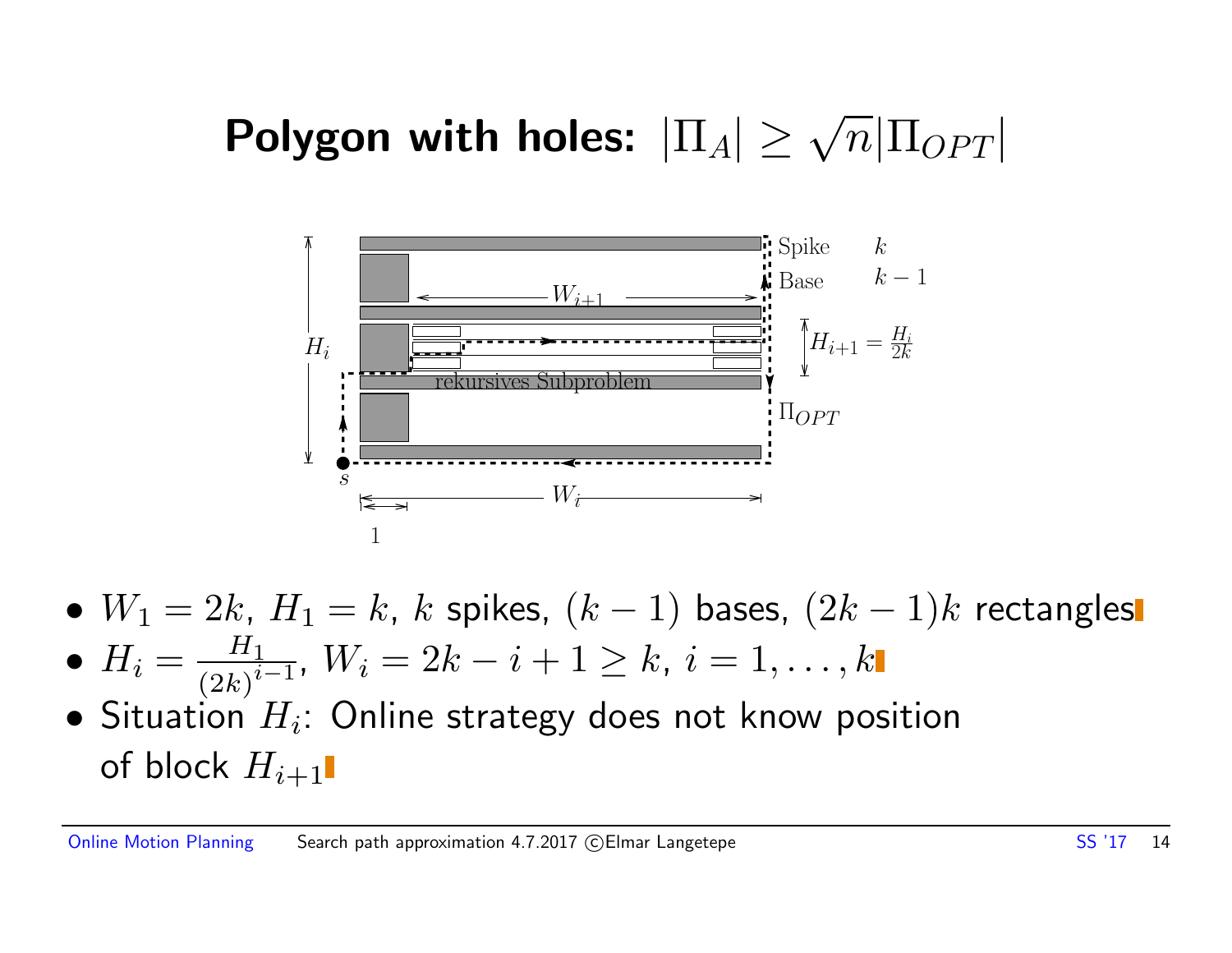- Rekursively
- Left side: Look behind any block
- Right side: Move once upwards
- Adversary: Find block after  $\Omega(k)$  steps
- Altogether:  $\Omega(k \times k)$  for any strategy  $\blacksquare$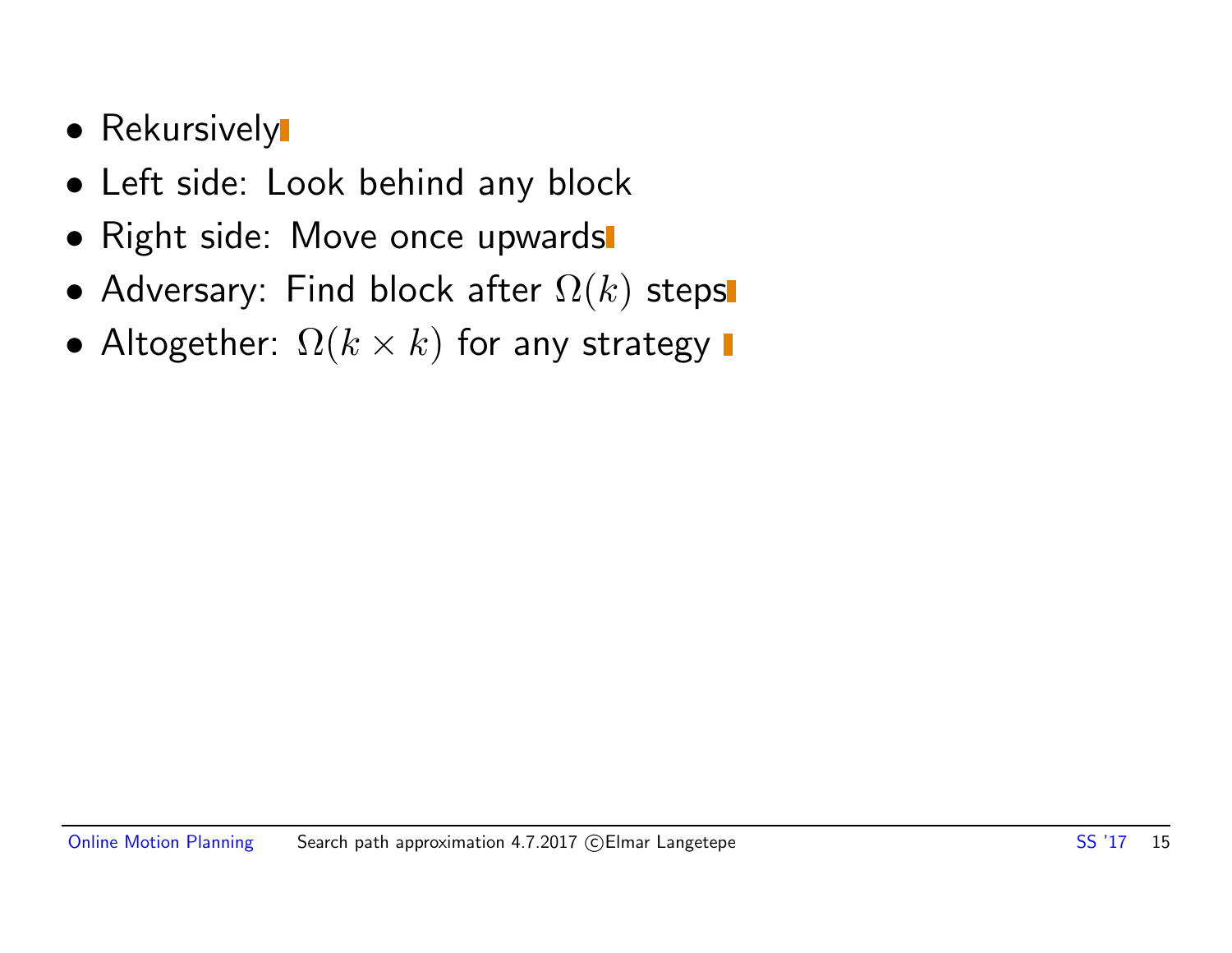## Polygons with holes:  $|\Pi_A|\geq \sqrt{n}|\Pi_{OPT}|$



- Optimal strategy: Move directly to the block
- Go on recursively, at the end move along any block
- $[\Pi_{OPT}] = W_1 + 2 \sum_{i=1}^k H_i \le 6k$
- $\bullet$   $k = |\sqrt{n}|$  gives the result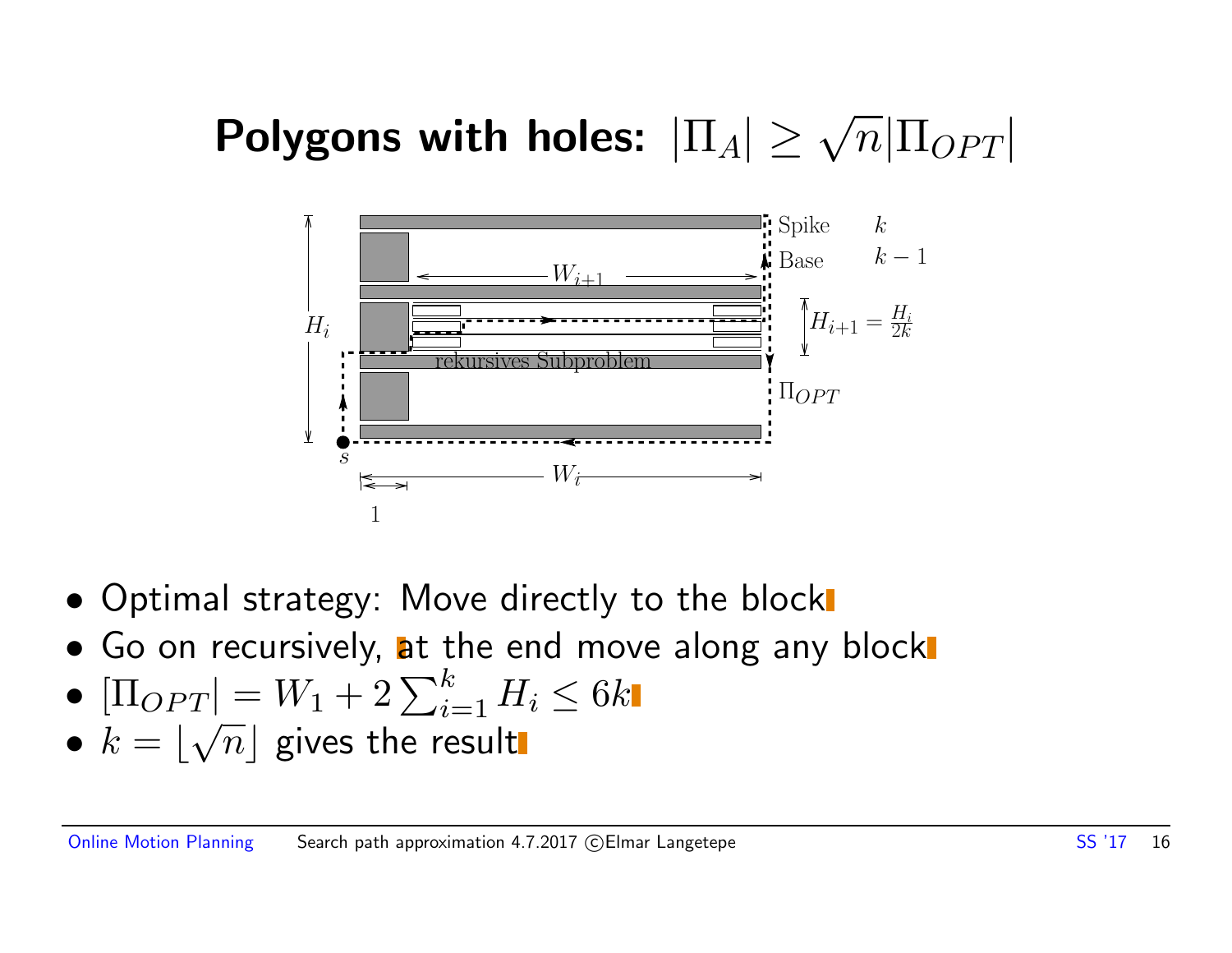#### Polygons with holes Corollary

- No  $O(1)$ -competitive exploration for such exploration for such  $\mathsf{env}$ ironments  $(\Omega(\sqrt{n}))$
- Optimal exploration has a bad Search Ratio
- **Trick: Extension I**
- Then: Optimal exploration has Search Ratio  $O(1)$
- Any online strategy has Search Ratio  $\Omega(k)$

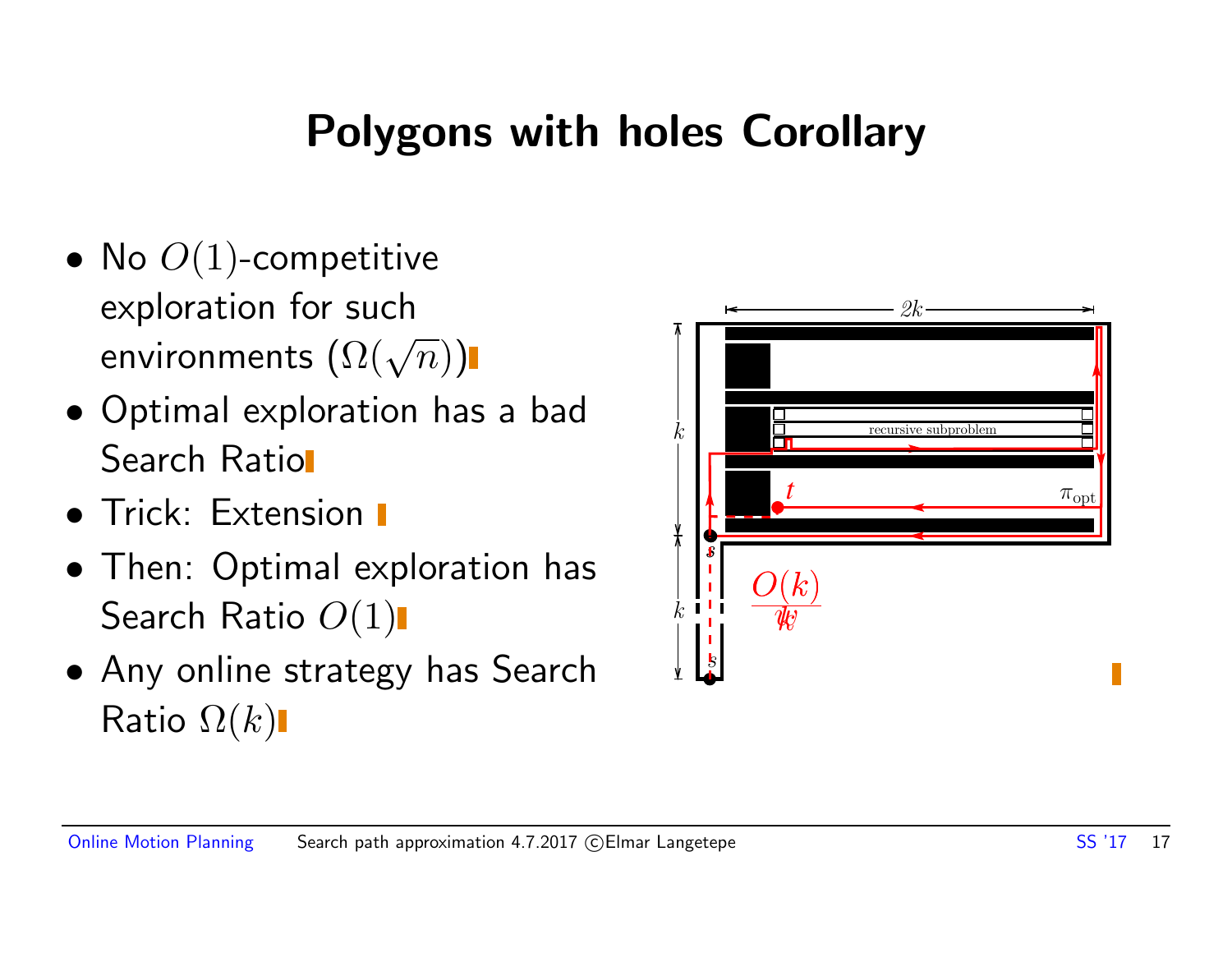#### Summary

- Connection between exploration and search:
- ∃ constant-competitive, depth-restrictable exploration strategy  $\Rightarrow$   $\exists$  search strategy with competitive Search Ratio
- $\bullet$   $\nexists$  constant-competitive exploration strategy, but ∃ 'extendable' lower bound  $\Rightarrow \not \exists$  search strategy with competitive Search Ratio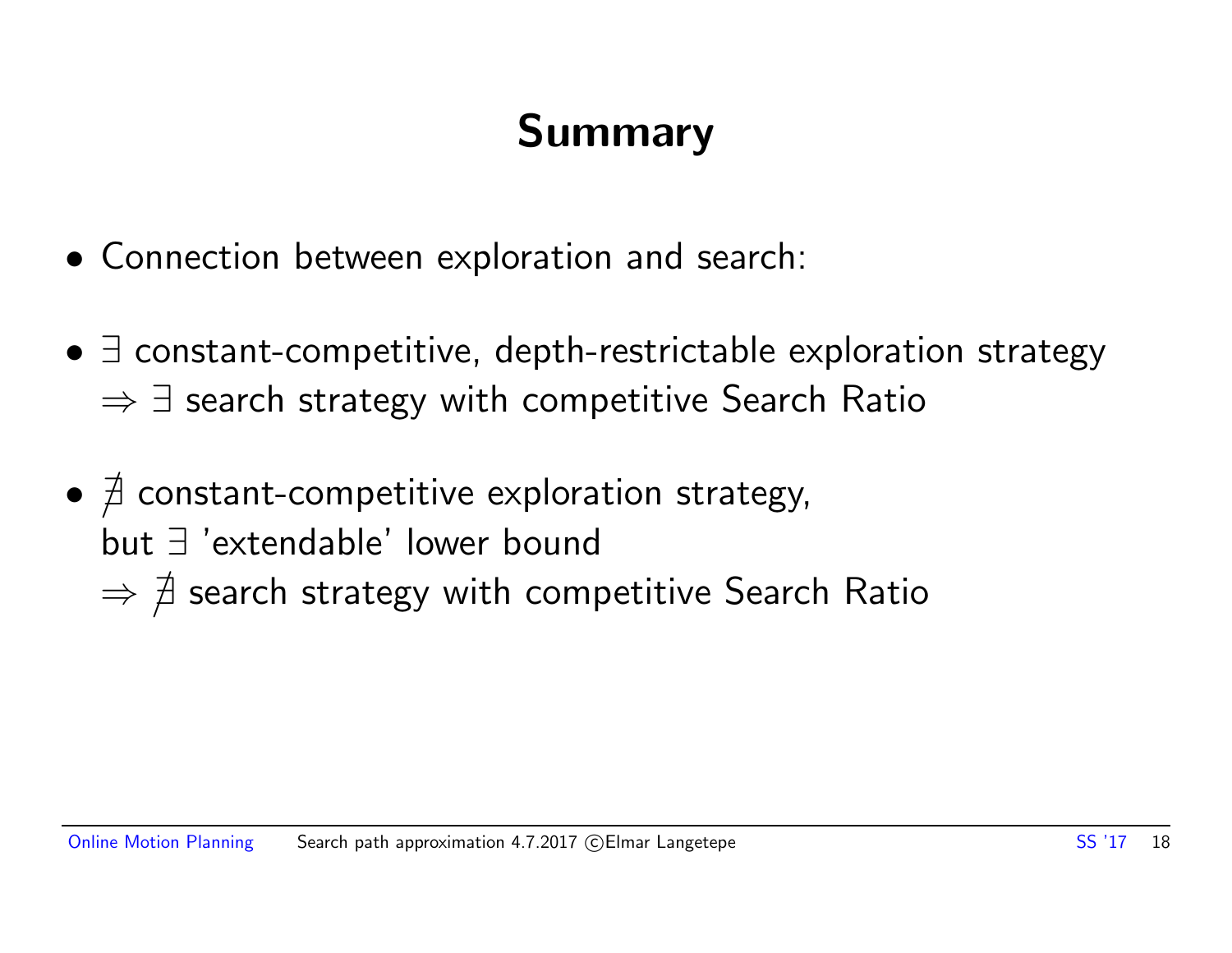#### Online exploration arbitrary polygon

- Essential cuts, appearance order along the boundary
- Not competitive
- Sudivision: Right and left reflex vertices

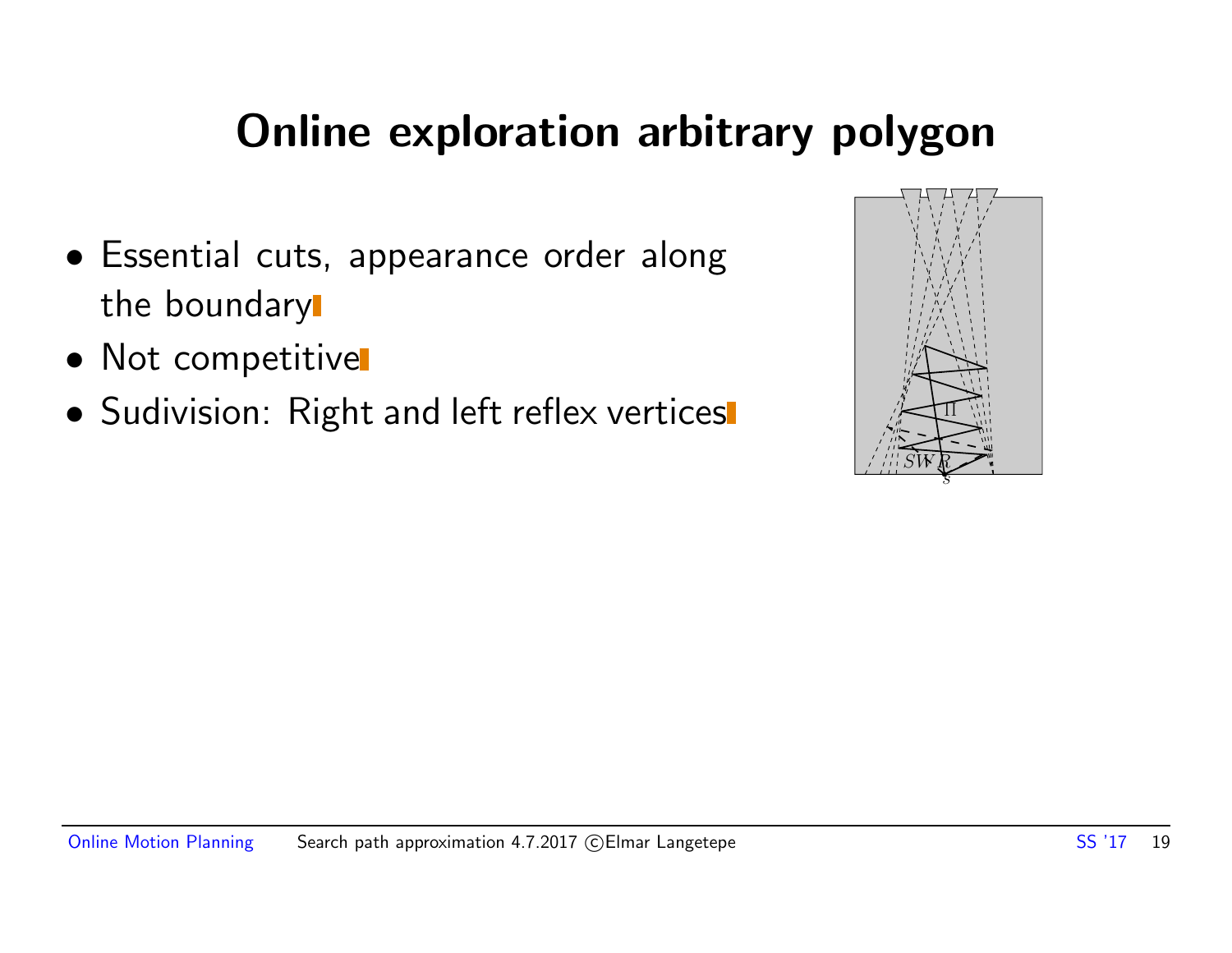#### Online exploration arbitrary polgons

- Explore a single vertex
- Looking around a corner
- Simple strat. and analysis: Arc of a circle

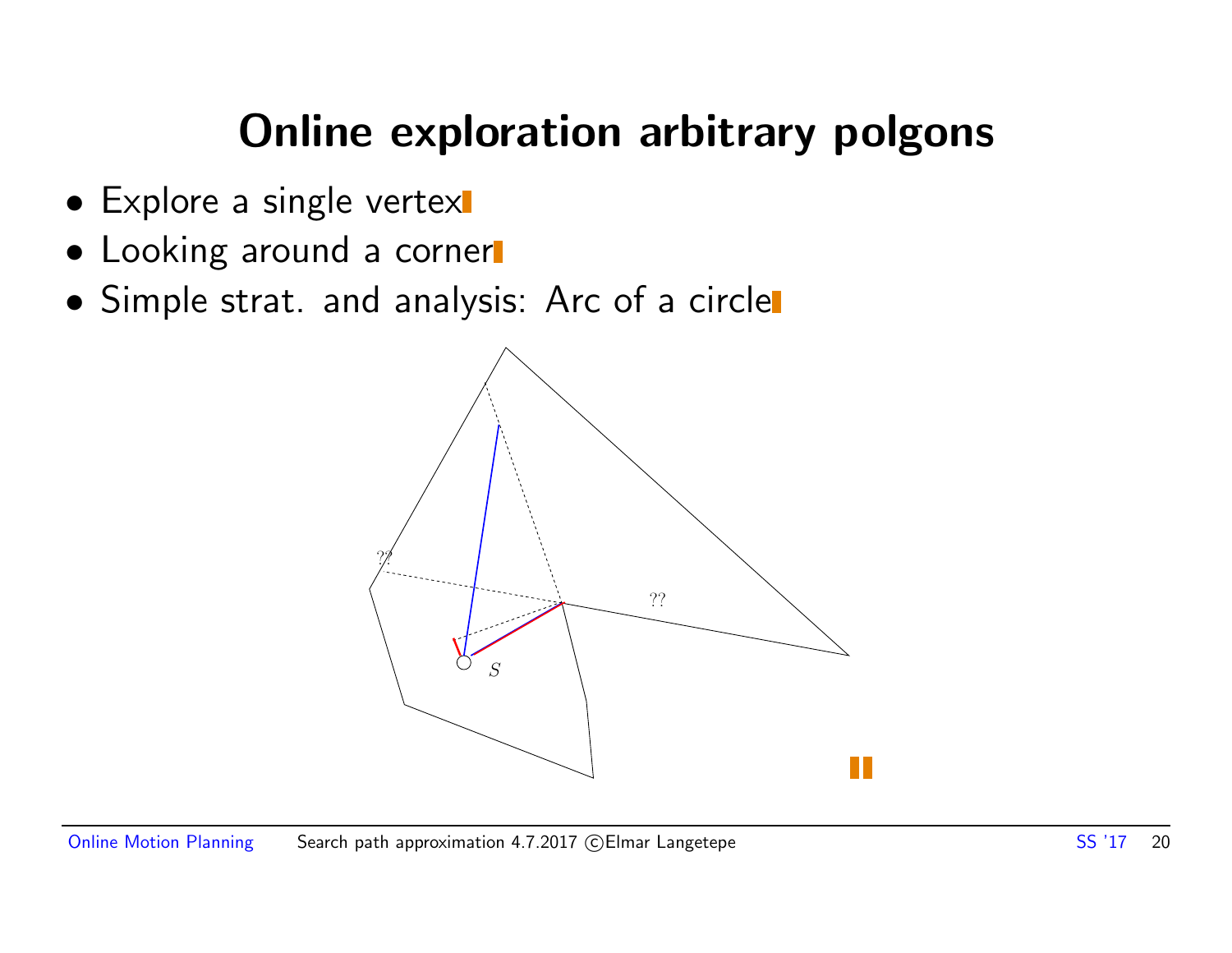#### Looking around a corner, Theorem

- $H(\varphi) = \varphi$ , monotonically increasing: Maximum at  $\varphi = \frac{\pi}{2}$ 2
- $\bullet$   $G(\varphi)=\frac{\varphi}{\sin\varphi}$ ,  $G'(\varphi)=\frac{\sin\varphi-\varphi\cos\varphi}{\sin^2\varphi}$  $\overline{\sin^2\varphi}$
- $\bullet$  Optimize:  $G'(\varphi) > 0$  für  $\varphi \in (0, \pi/2]$ , Max. at  $\varphi = \frac{\pi}{2}$ 2
- Ratio:  $\frac{\pi}{2}$  since perimeter is  $\pi \times D$

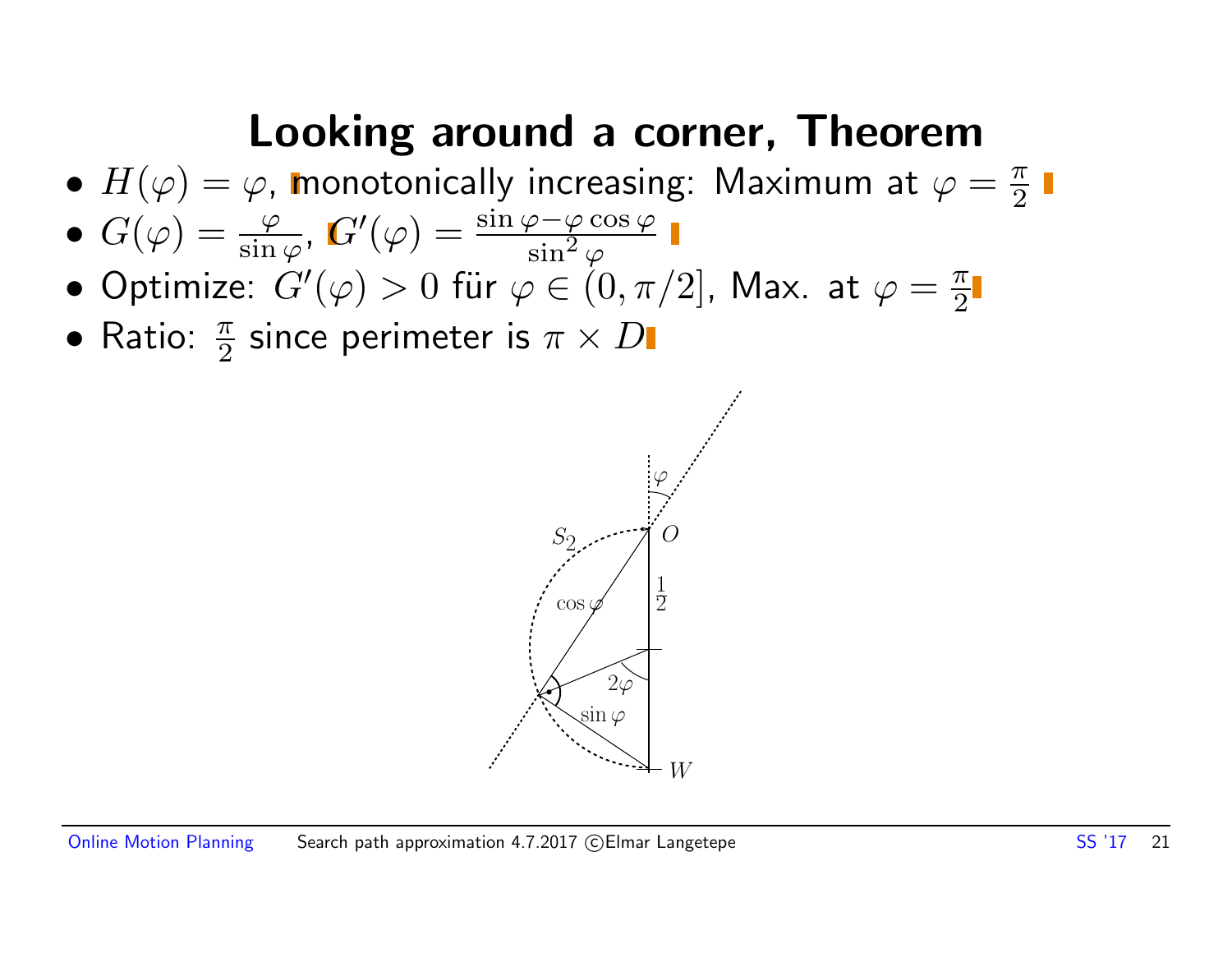#### Looking around a corner: Lower bound!

- **•** Special case!
- To the left or right of  $X!$ √
- $\bullet$  In any case! At least  $\frac{2}{3}\sqrt{3}$ , Blackboard! Theorem
- Optimal path: Ratio 1.212. . . Theorem

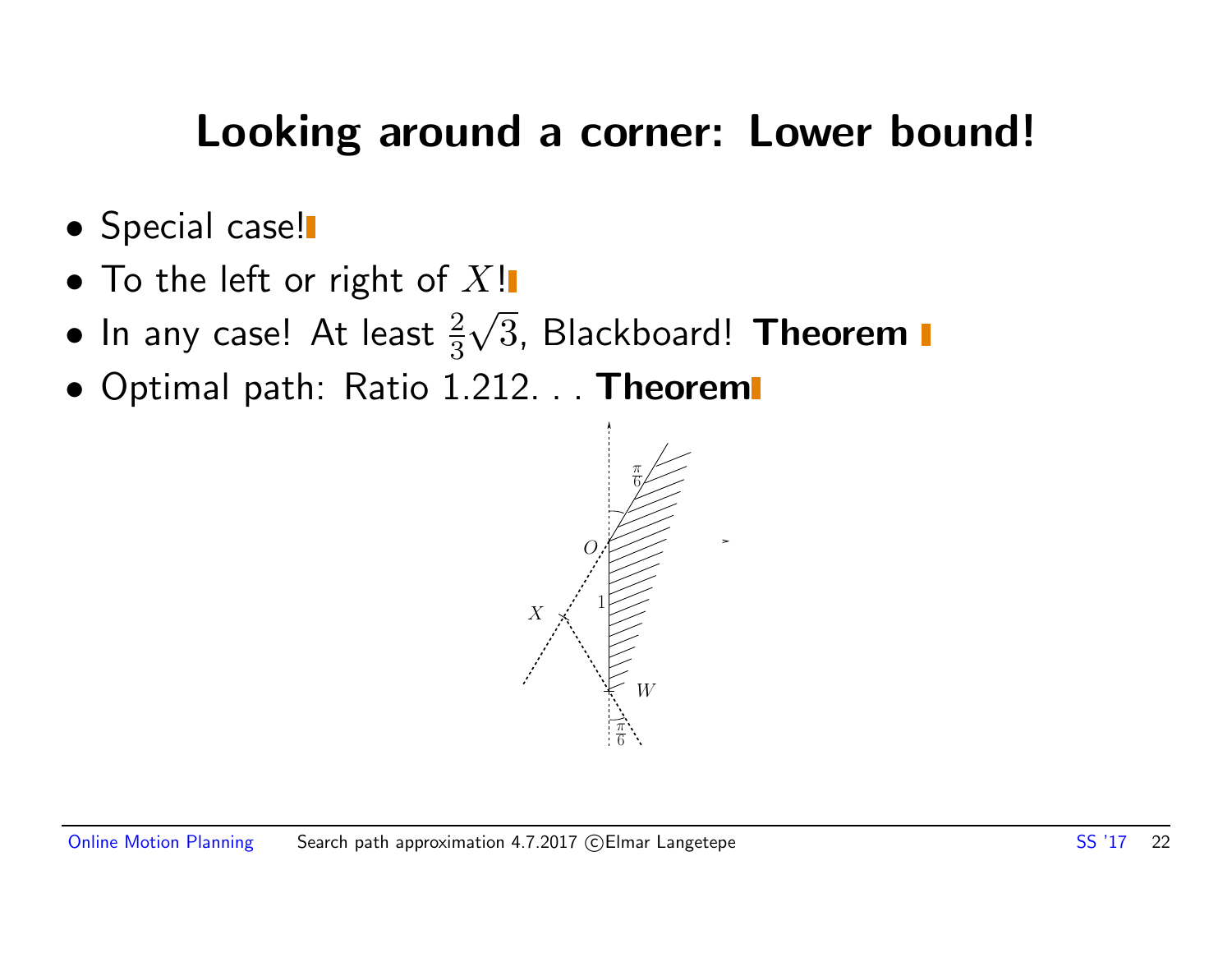#### Online exploration arbitrary polgons

- Exploration by circular arcs
- Applet!
- **Theorem** Online exploration strategy with a ratio of  $26.5$ .
- Depth-restricted:  $P(d)$ ,  $\beta = 1$